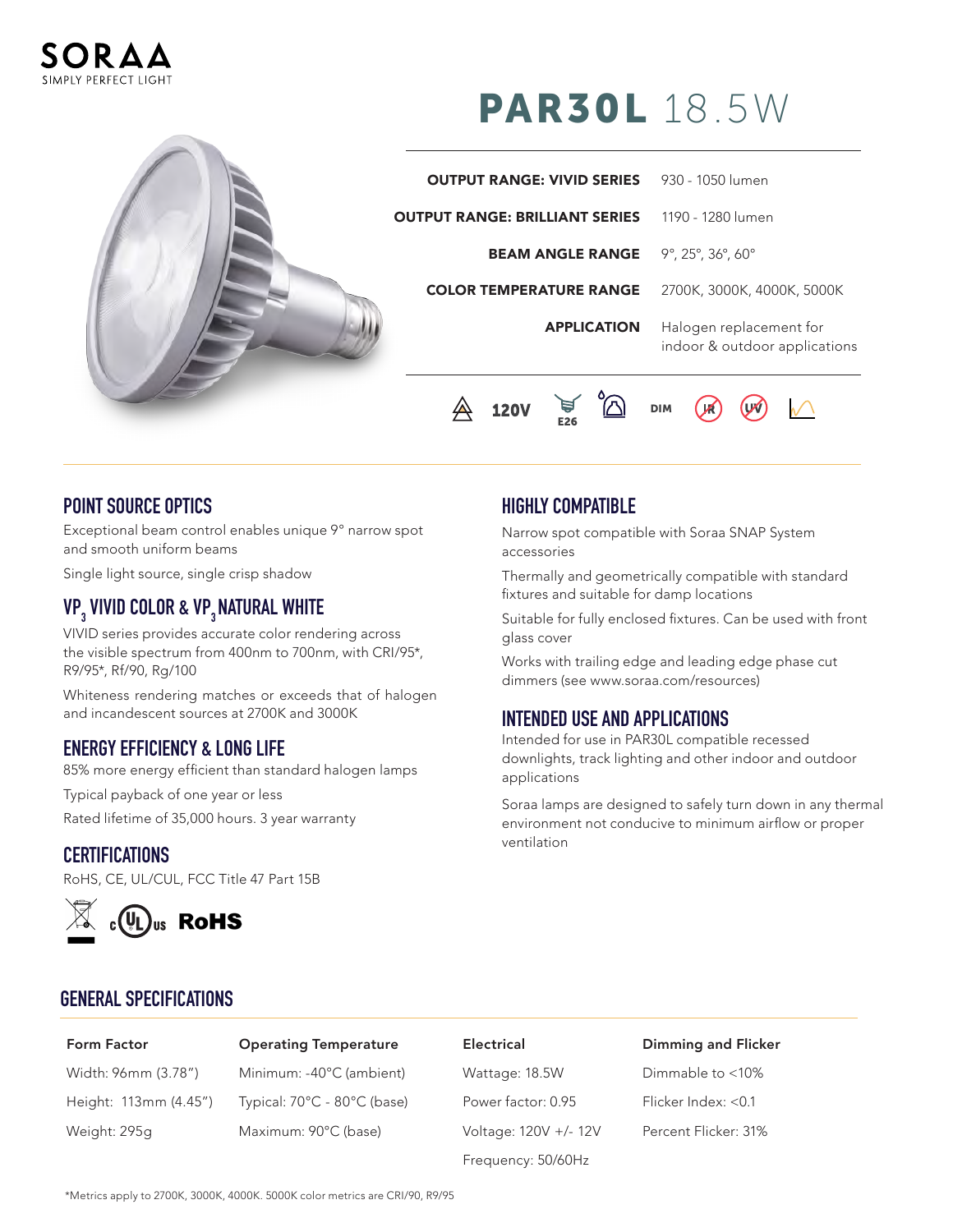

# **9 DEGREE BEAM**

| Beam Dia at 50%<br>CBCP (ft) | Field Dia at 10%<br>CBCP (ft) | Foot-candles (%<br>of CBCP) |
|------------------------------|-------------------------------|-----------------------------|
| 0.5                          | 0.8                           | 8.6%                        |
| 0.9                          | 1.7                           | 2.5%                        |
| 1.4                          | 2.5                           | 1.2%                        |
| 1.9                          | 3.4                           | 0.7%                        |
| 2.4                          | 4.2                           | 0.4%                        |

# $3'$ 6' 9' 12' 15'

 $\frac{3'}{2}$ 

6'

9'

12'

15'

# **DIMENSIONS COLOR RENDERING**



# **25 DEGREE BEAM**

| Beam Dia at 50%<br>CBCP (ft) | Field Dia at 10%<br>CBCP (ft) | Foot-candles<br>(% of CBCP) |
|------------------------------|-------------------------------|-----------------------------|
| 1.3                          | 2.2                           | 8.6%                        |
| 2.7                          | 4.4                           | 2.5%                        |
| 4.0                          | 6.6                           | 1.2%                        |
| 5.3                          | 8.7                           | 0.7%                        |
| 6.7                          | 10.9                          | 0.4%                        |

# **36 DEGREE BEAM**

| Beam Dia at 50%<br>CBCP (ft) | Field Dia at 10%<br>CBCP (ft) | Eoot-candles<br>(% of CBCP) |
|------------------------------|-------------------------------|-----------------------------|
| 1.9                          | 3.5                           | 8.6%                        |
| 3.9                          | 6.9                           | 2.5%                        |
| 5.8                          | 10.4                          | 1.2%                        |
| 7.8                          | 13.9                          | 0.7%                        |
| 9.7                          | 17.3                          | 0.4%                        |

# **60 DEGREE BEAM**

| Beam Dia at 50%<br>CBCP (ft) | Field Dia at 10%<br>CBCP (ft) | Foot-candles<br>(% of CBCP) |
|------------------------------|-------------------------------|-----------------------------|
| 3.5                          | 6.0                           | 8.6%                        |
| 6.9                          | 12.0                          | 2.5%                        |
| 10.4                         | 18.0                          | 1.2%                        |
| 13.9                         | 24.0                          | 0.7%                        |
| 17.3                         | 30.0                          | 0.4%                        |

Note: Footcandles may be calculated by multiplying the CBCP of the desired model number by the percentage in the tables above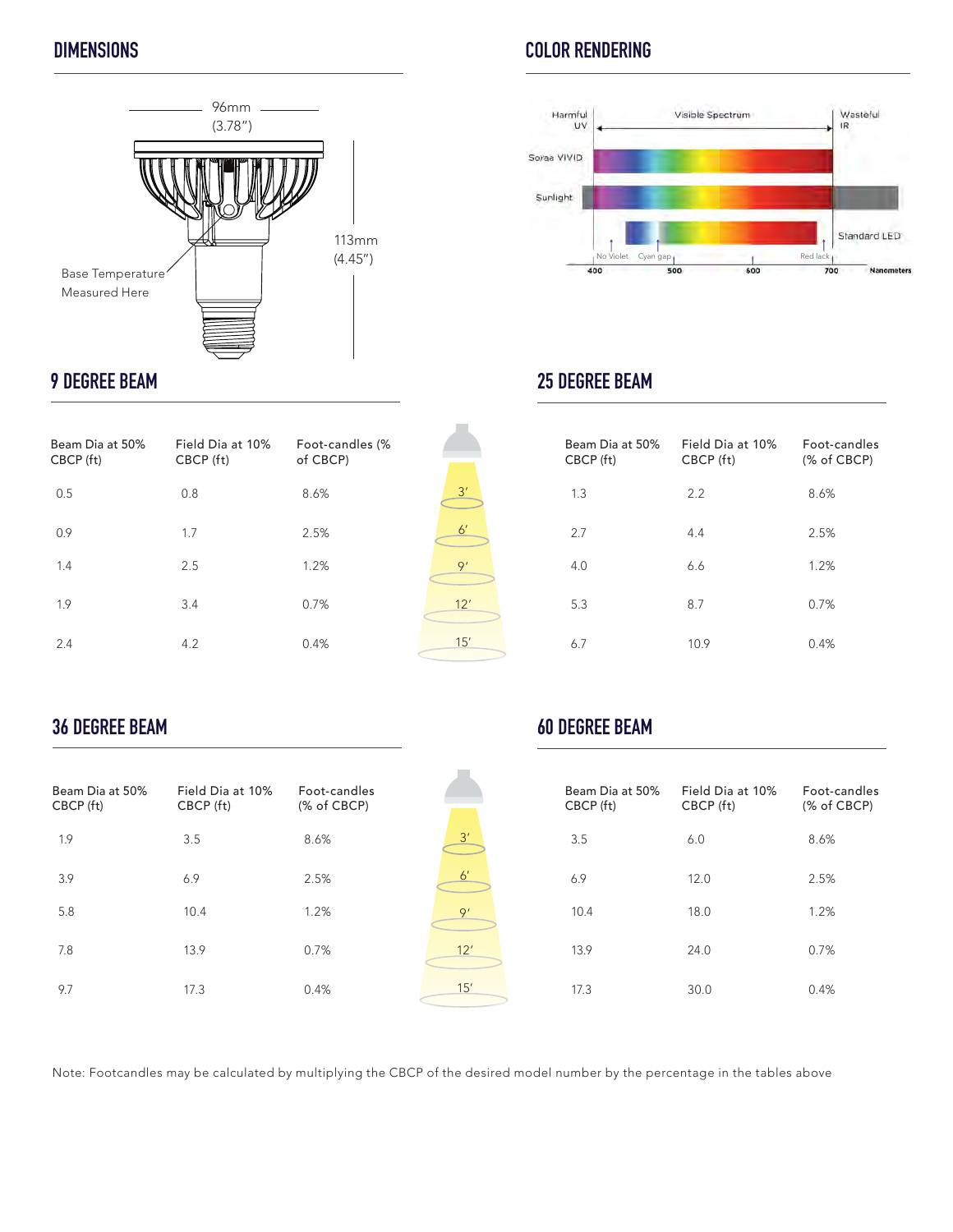# **SPECIFICATIONS BY MODEL NUMBER\* SORAA LED PAR30L 18.5W**

| Model #                 | Product<br>Code | <b>CCT</b><br>(K) | <b>Beam</b><br>Angle | <b>Field</b><br>Angle | <b>CBCP</b><br>(Cd) | Halogen<br><b>Equivalent</b> | Total Flux Efficacy McA<br>(Lm) | (Lm/W) |                | <b>Energy</b><br><b>Star</b> | <b>SNAP</b>              |
|-------------------------|-----------------|-------------------|----------------------|-----------------------|---------------------|------------------------------|---------------------------------|--------|----------------|------------------------------|--------------------------|
| <b>VIVID SERIES</b>     |                 |                   |                      |                       |                     |                              |                                 |        |                |                              |                          |
| SP30L-18-09D-927-03     | 00763           | 2700              | 9                    | 16                    | 17200               | 100                          | 930                             | 50     | 3              | <b>YES</b>                   | <b>YES</b>               |
| SP30L-18-25D-927-03     | 00765           | 2700              | 25                   | 40                    | 5020                | 100                          | 930                             | 50     | 3              | <b>YES</b>                   | $\overline{\phantom{a}}$ |
| SP30L-18-36D-927-03     | 00767           | 2700              | 36                   | 60                    | 2320                | 100                          | 930                             | 50     | 3              | <b>YES</b>                   | $\overline{\phantom{m}}$ |
| SP30L-18-60D-927-03     | 00769           | 2700              | 60                   | 90                    | 1020                | 100                          | 930                             | 50     | 3              | <b>YES</b>                   | $\overline{\phantom{a}}$ |
| SP30L-18-09D-930-03     | 00779           | 3000              | 9                    | 16                    | 18500               | 100                          | 1000                            | 54     | 3              | <b>YES</b>                   | <b>YES</b>               |
| SP30L-18-25D-930-03     | 00781           | 3000              | 25                   | 40                    | 5400                | 100                          | 1000                            | 54     | 3              | <b>YES</b>                   | $\overline{\phantom{a}}$ |
| SP30L-18-36D-930-03     | 00783           | 3000              | 36                   | 60                    | 2500                | 100                          | 1000                            | 54     | 3              | <b>YES</b>                   | $\overline{\phantom{a}}$ |
| SP30L-18-60D-930-03     | 00785           | 3000              | 60                   | 90                    | 1100                | 100                          | 1000                            | 54     | 3              | <b>YES</b>                   | ÷,                       |
| SP30L-18-09D-940-03     | 00795           | 4000              | 9                    | 16                    | 19240               | 100                          | 1040                            | 56     | $\overline{4}$ | <b>YES</b>                   | <b>YES</b>               |
| SP30L-18-25D-940-03     | 00797           | 4000              | 25                   | 40                    | 5600                | 100                          | 1040                            | 56     | 4              | <b>YES</b>                   | $\overline{\phantom{a}}$ |
| SP30L-18-36D-940-03     | 00799           | 4000              | 36                   | 60                    | 2600                | 100                          | 1040                            | 56     | $\overline{4}$ | <b>YES</b>                   | $\overline{\phantom{a}}$ |
| SP30L-18-60D-940-03     | 00801           | 4000              | 60                   | 90                    | 1140                | 100                          | 1040                            | 56     | 4              | <b>YES</b>                   | $\bar{\phantom{a}}$      |
| SP30L-18-09D-950-03     | 00803           | 5000              | 9                    | 16                    | 19420               | 100                          | 1050                            | 57     | 5              | $\sim$                       | <b>YES</b>               |
| SP30L-18-25D-950-03     | 00805           | 5000              | 25                   | 40                    | 5660                | 100                          | 1050                            | 57     | 5              | $\overline{\phantom{a}}$     | ÷,                       |
| SP30L-18-36D-950-03     | 00807           | 5000              | 36                   | 60                    | 2620                | 100                          | 1050                            | 57     | 5              | <b>YES</b>                   | $\overline{\phantom{a}}$ |
| SP30L-18-60D-950-03     | 00809           | 5000              | 60                   | 90                    | 1140                | 100                          | 1050                            | 57     | 5              | $\overline{\phantom{a}}$     | $\overline{\phantom{a}}$ |
| <b>BRILLIANT SERIES</b> |                 |                   |                      |                       |                     |                              |                                 |        |                |                              |                          |
| SP30L-18-09D-827-03     | 00771           | 2700              | $\circ$              | 16                    | 22000               | 120                          | 1190                            | 64     | 3              | <b>YES</b>                   | <b>YES</b>               |
| SP30L-18-25D-827-03     | 00773           | 2700              | 25                   | 40                    | 6420                | 120                          | 1190                            | 64     | 3              | $\sim$                       | $\overline{\phantom{m}}$ |
| SP30L-18-36D-827-03     | 00775           | 2700              | 36                   | 60                    | 2960                | 120                          | 1190                            | 64     | 3              | <b>YES</b>                   | $\overline{\phantom{a}}$ |
| SP30L-18-60D-827-03     | 00777           | 2700              | 60                   | 90                    | 1300                | 120                          | 1190                            | 64     | 3              | <b>YES</b>                   | $\overline{\phantom{0}}$ |
| SP30L-18-09D-830-03     | 00787           | 3000              | 9                    | 16                    | 23680               | 120                          | 1280                            | 69     | 3              | <b>YES</b>                   | <b>YES</b>               |
| SP30L-18-25D-830-03     | 00789           | 3000              | 25                   | 40                    | 6900                | 120                          | 1280                            | 69     | 3              | <b>YES</b>                   | $\overline{\phantom{a}}$ |
| SP30L-18-36D-830-03     | 00791           | 3000              | 36                   | 60                    | 3200                | 120                          | 1280                            | 69     | 3              | <b>YES</b>                   | $\bar{\phantom{a}}$      |
| SP30L-18-60D-830-03     | 00793           | 3000              | 60                   | 90                    | 1400                | 120                          | 1280                            | 69     | 3              | <b>YES</b>                   |                          |

CCT: Correlated Color Temperature McA: White Point Accuracy in McA step SNAP: SORAA SNAP System Compatible \*Specifications are at stable warm operating conditions (25°C ambient)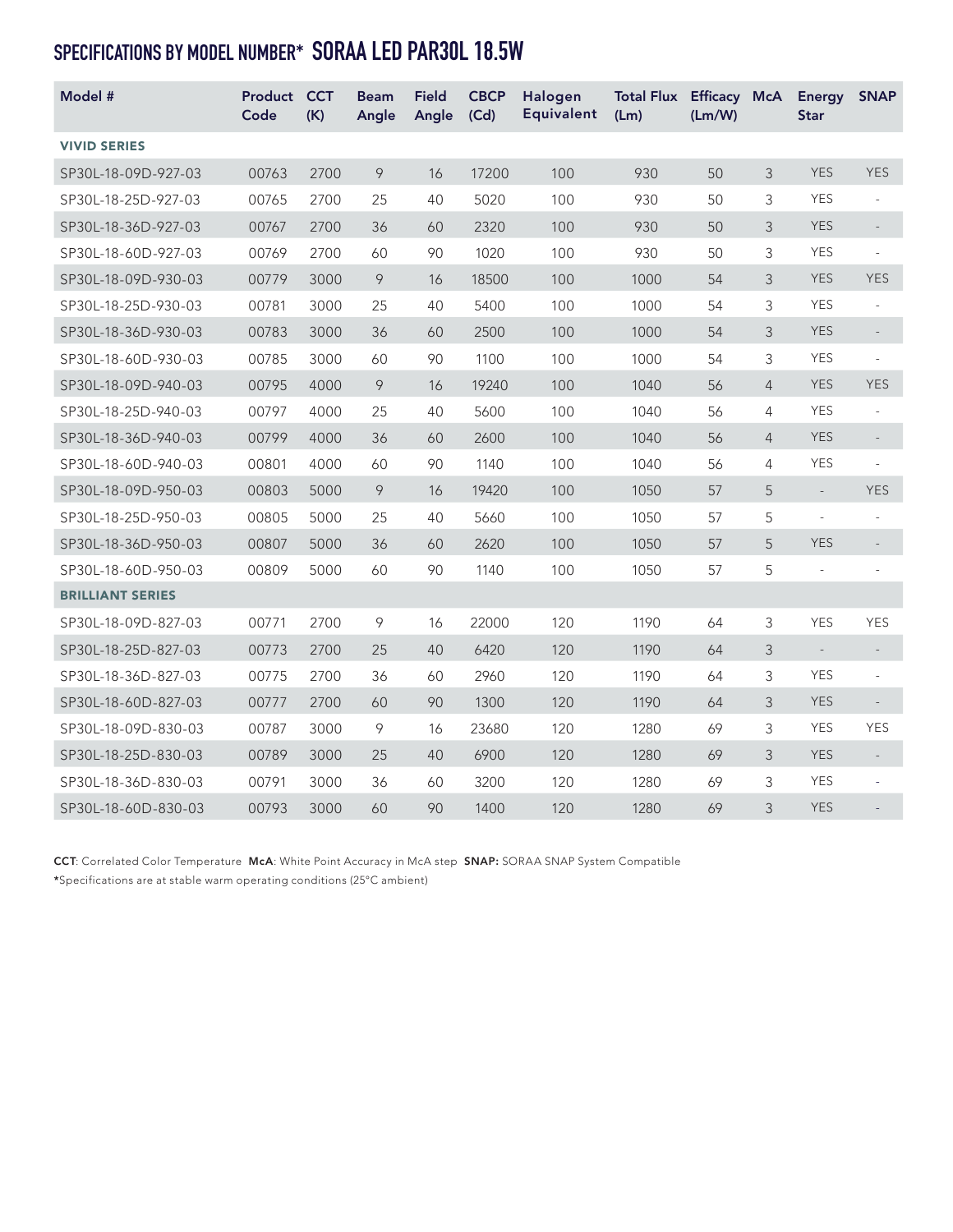## **SERIES/CCT COLOR ACCURACY WHITENESS INDEX SPECTRAL POWER DISTRIBUTION**